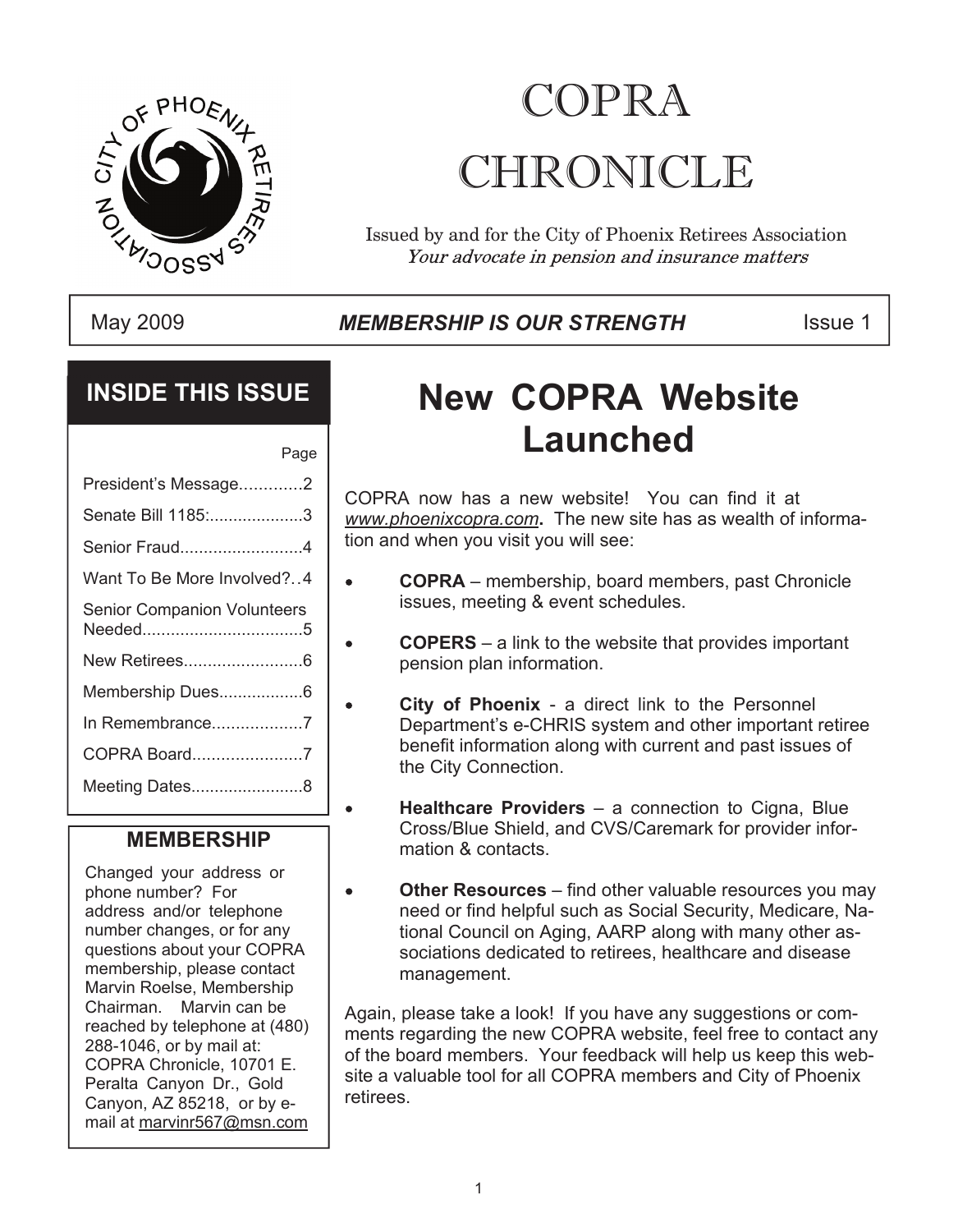# President's Message

Can you believe it, summer is almost here and most likely vacations are in the planning stages. One of the big important news stories for COPRA is the announcement of our new Website, which is fantastic. If you have Internet access, please take the time to go to www.phoenixcopra.com and you will be pleasantly surprised on this new site. It will continue to be expanded over time as new ideas for sharing surface and hopefully will serve a large group of retirees with good information. Not to worry, however, since the Chronicle Newsletter will continue to be published as well. Thank you to Sue Stites and Karen Clifford-Anderson and their team for putting this new Website together which took many hours.

May also means that COPRA is very busy getting ready for the Health and Benefits Meeting with our members on May 21st. Laura Ross, COPRA Vice President and fellow board member Al Zielinski, working together with the City Personnel Department, have a great program for us all so make sure that you plan on attending to hear the latest regarding Health insurance and other matters that may impact you. As you may already be aware, Laura and Al work together on the City's Health Care Task Force representing your concerns as retirees so we can anticipate an interesting meeting regarding all of the issues that this group has dealt with this year.

Finally, I wanted to share with you in this final Chronicle before our summer break a big welcome to our newest member to the COPRA staff. Mary Franklin takes over this month as the new Editor of the Chronicle from Kathleen Erickson. We will all miss Kathleen's work on the Chronicle but also know that it is in good hands with Mary. This month's edition of the Chronicle is Mary's first so please welcome her to this challenging task and also say hi to her if you plan on attending the May meeting.

As you already know, May marks the point where COPRA takes a summer break before starting up again in September. That does not mean that the COPRA officers and committee members are not busy during the summer if issues surface, but we purposely do not publish the Chronicle in the summer or hold formal meetings. You will of course, with the new website, have access to any new information that may surface during the summer which gives us a broader means of information sharing which will be helpful to everyone.

In closing, please mark your calendars for the "State of the City" General Membership meeting with Frank Fairbanks on October 8th. We moved to that new date from September since many of you may still be out on vacation into September and we wanted as many people as possible to be able to attend this 3rd and important meeting of the year. Until then, I wish all of you a safe and happy summer and will see you in the fall.

Jack Thomas President

## *"Membership is Our Strength"*

The chief cause of failure and unhappiness is trading what you want most for what you want now.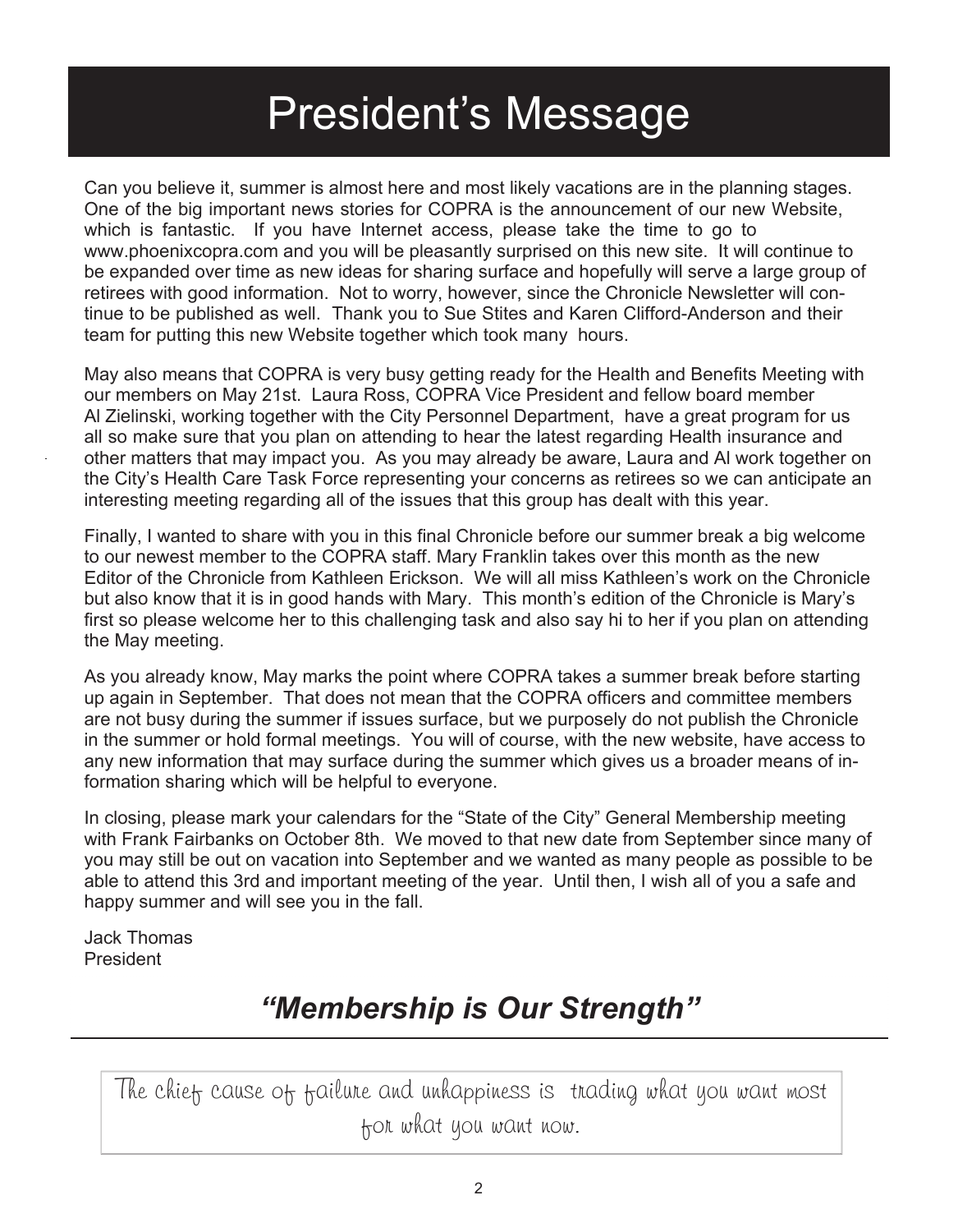#### **Senate Bill 1185: Changes to Arizona State Tax Withholding From Pensions**

Senate Bill 1185 recently amended the amounts required to be withheld for Arizona state tax withholding purposes. Currently, the amount required to be withheld for State tax purposes is a percentage of federal withholding. That percentage is increased under this legislation for amounts withheld on or after May 1, 2009 through June 30, 2010. For amounts withheld on or after July 1, 2010, the amount required to be withheld will no longer be a percentage of federal withholding. Amounts withheld on or after July 1, 2010, will be based on a tax withholding table prescribed by the State Department of Revenue.

Pension recipients **who have elected to have Arizona income tax withheld from their pensions** (individuals who have completed Arizona Withholding Form A-4P) are affected by this change.

This new law requires the payor of a pension, in our case the City of Phoenix, to change a pension recipient's Arizona withholding percentage to comply with the applicable new withholding percentage unless the recipient completes an Arizona Withholding Form A-4P to either elect a different percentage or to terminate the voluntary withholding election.

Should you have any questions, or to request an Arizona Withholding Form A-4P, please contact the Retirement Office at 602-534-4400. The Arizona Withholding Form A-4P is also available on the COPERS website: www.phoenix.gov/phxcopers.html.

| <b>CHART 1</b>                                                                                                               |                 |                 | <b>CHART 2</b>                                                                                                               |
|------------------------------------------------------------------------------------------------------------------------------|-----------------|-----------------|------------------------------------------------------------------------------------------------------------------------------|
| Withholding percentage options for pension<br>and annuity payments made on or after<br>May 1, 2009 through December 31, 2009 |                 |                 | Withholding percentage options for pension<br>and annuity payments made on or after<br>January 1, 2010 through June 30, 2010 |
| <b>Old Rate</b>                                                                                                              | <b>New Rate</b> | <b>Old Rate</b> | <b>New Rate</b>                                                                                                              |
| 10%                                                                                                                          | 11.5%           | 11.5%           | 10.7%                                                                                                                        |
| 19%                                                                                                                          | 21.9%           | 21.9%           | 20.3%                                                                                                                        |
| 23%                                                                                                                          | 26.5%           | 26.5%           | 24.5%                                                                                                                        |
| 25%                                                                                                                          | 28.8%           | 28.8%           | 26.7%                                                                                                                        |
| 31%                                                                                                                          | 35.7%           | 35.7%           | 33.1%                                                                                                                        |
| 37%                                                                                                                          | 42.6%           | 42.6%           | 39.5%                                                                                                                        |

## **SLOWER IS BETTER**

It is easy to find ourselves going a few miles over the speed limit. It can cause accidents and end up in a ticket. But there's another compelling reason to slow it down: You can save gas and put a few more dollars in your pocket. The fuel economy website shows that gas mileage usually decreases rapidly at speeds over 60 mph. You can assume that each 5 mph you drive over 60 mph is like paying an additional \$0.24 per gallon for gas. The faster we go, the greater the aerodynamic drag, which increases our fuel consumption. By slowing down from 70 to 60 mph, we can decrease fuel consumption by 20 percent.

Also, keep your tires pumped up to the manufacturer's recommended pressure. If your tires are pumped to even four or five pounds per square inch lower than recommended levels, it increases your gas usage by 10%.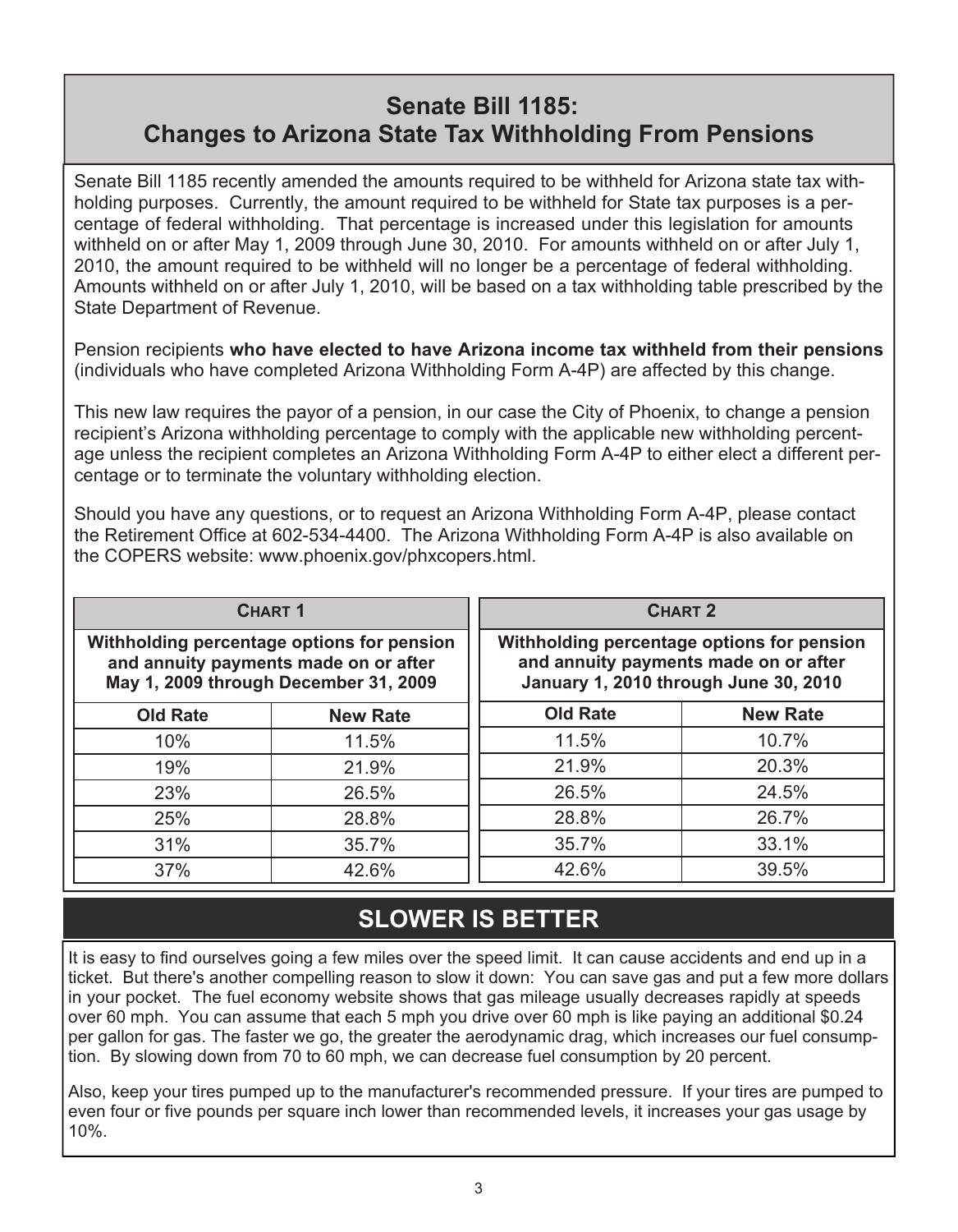# **Senior Fraud**

Many legitimate companies and charities solicit consumers by phone and consider it an effective way to raise money or increase company business. Unfortunately, others are simply up to no good. We at the National Crime Prevention Council believe seniors can prevent telemarketing fraud by being educated consumers.

According to the FTC, nearly 25 million Americans are victims of consumer fraud each year. Senior citizens continue to be a rapidly increasing segment of the population, and that makes them a prime target for con artists and thieves. Americans who are 65 or older represent about 13 percent of our country's population, and their population will only continue to grow as the Baby Boomer generation begins to enter that age range.

Studies have shown that senior citizens are more at risk to be targeted by telemarketing scams than other age groups, and fraudulent telemarketers direct anywhere from 56 to 80 percent of their calls at older Americans. These con artists believe that senior citizens are vulnerable and more susceptible to their tricks. However, NCPC is helping many seniors to be shrewd and savvy citizens by keeping these tips in mind:

- · Offers too good to be true usually are. Ask to receive the "unbelievable deal" or the "amazing prize offer" in writing so you can read it carefully before making a commitment.
- · Never give out your personal information over the phone or Internet unless you have initiated the contact. Legitimate business callers will never ask you for this information over the phone.
- · If a caller asks you to pay for an offer in advance or asks for your credit card number or Social Security number, tell the person *you don't give out personal information over the telephone.*
- Remember that legitimate telemarketers won't be turned off if you use these techniques. They will appreciate dealing with an educated consumer. *It's not rude – it's shrewd!*

*Source: National Crime Prevention Council*

### **Want To Be More Involved?**

Would you like to be more involved in COPRA? We would like to encourage members to volunteer and share their talents with the association. You can participate in any number of ways. Members can become more involved by attending the COPRA board meetings. We always need ideas for Chronicle articles, materials for publication and assistance with editing. Also, with the new website just being launched, ideas for future updates and changes will be needed from the membership. Last but not least, the association can always use help at meetings and events with set up and refreshments. Contact any board member if you are interested in becoming more involved in COPRA

## *"Membership is Our Strength"*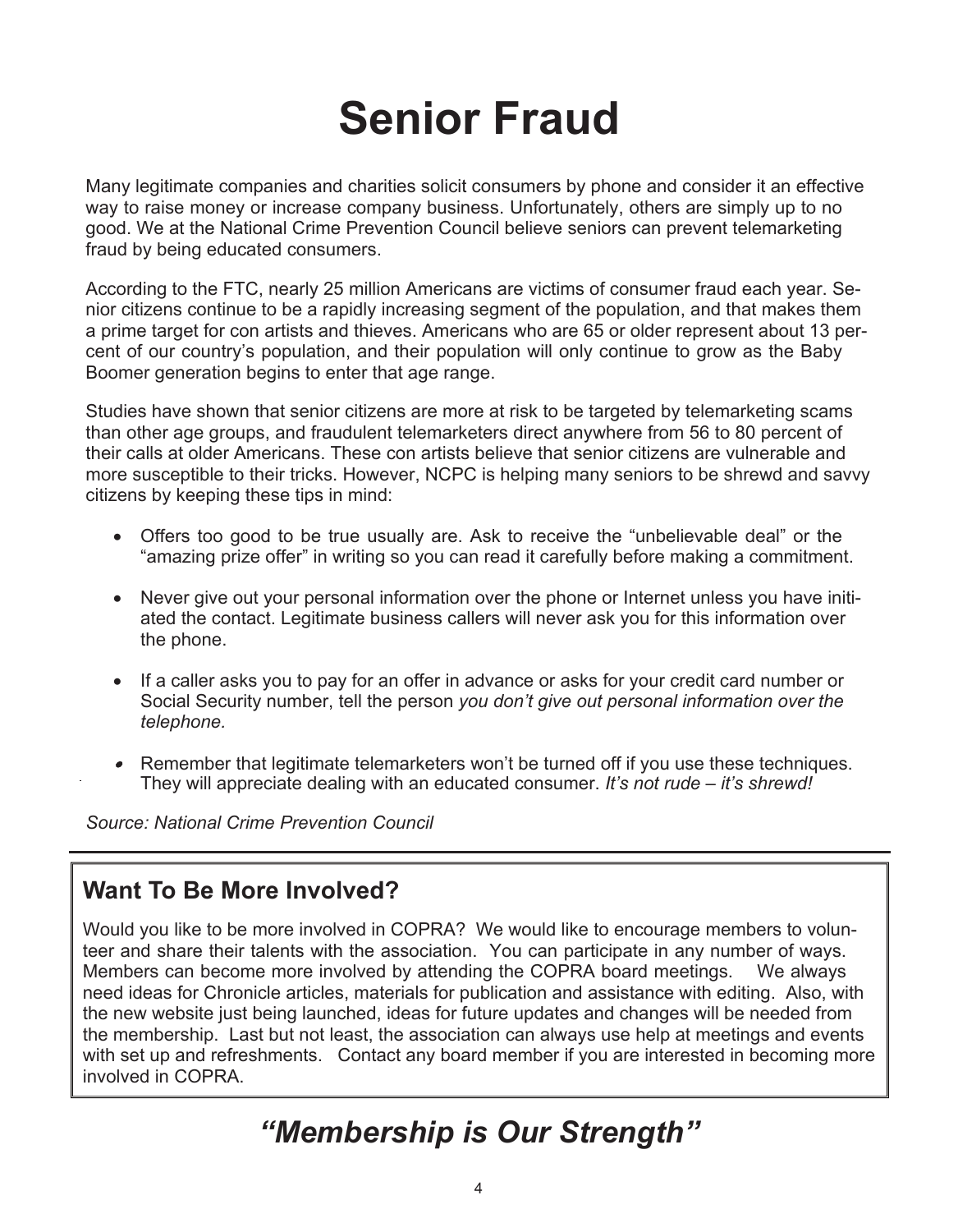## SENIOR COMPANION VOLUNTEERS NEEDED

If you're on a limited income, age 60 or older and looking for a way to give back to the community, consider volunteering for the City's Senior Companion Program. Volunteers serve seniors at community or senior centers, adult day health care centers or in senior housing communities.

Senior Companion volunteers provide companionship and help seniors with daily activities such as accompanying them to appointments, senior centers, and community seminars and events. Volunteers also may assist seniors in obtaining needed social services or other assistance. Volunteers currently are needed in central and south Phoenix.

Senior Companions must be in good health and willing to serve a minimum of 15 hours a week. Qualified volunteers receive a non-taxable stipend, mileage reimbursement and supplemental accident and liability insurance. Training is provided. Volunteers must pass a physical exam and a background check. Call 602-256-3353 or visit phoenix.gov/seniorcompanion.

## **CHANGE OF ADDRESS**

Please notify Marvin Roelse, COPRA Membership Chairman, if you have a change of address. This is important to ensure you continue receiving the COPRA Chronicle. Address change notification should be done by any of the following methods:

1) calling Marvin at (480) 288-1046

2) sending an email to marvinr567@msn.com; or

3) sending a note to Marvin at 10701 E. Peralta Canyon Drive, Gold Canyon, AZ 85218

It is important that you also notify the City of Phoenix Retirement Office of your address change.

| <b>FREE BENEFITS FOR</b><br><b>SENIORS</b>                                                                                                                                                                                                                                                                                                                                                                                                                  | <b>BANK CDS</b>                                                                                                                                                                                                                                                                                                                                                                                                                                                                                                                                                                                                                                                                                                                                        |
|-------------------------------------------------------------------------------------------------------------------------------------------------------------------------------------------------------------------------------------------------------------------------------------------------------------------------------------------------------------------------------------------------------------------------------------------------------------|--------------------------------------------------------------------------------------------------------------------------------------------------------------------------------------------------------------------------------------------------------------------------------------------------------------------------------------------------------------------------------------------------------------------------------------------------------------------------------------------------------------------------------------------------------------------------------------------------------------------------------------------------------------------------------------------------------------------------------------------------------|
| The www.benefitscheckup.org web-<br>site is an online service which identi-<br>fies more than 1,550 government and<br>private benefit programs for those<br>age 55 or over.<br>Users fill out a confidential question-<br>naire and receive a personalized re-<br>port listing programs and benefits<br>they may be eligible to receive, along<br>with detailed descriptions of pro-<br>grams and contact information.<br>Source: National Council on Aging | Beware of deceptively high "teaser" rates on Certifi-<br>cates of Deposit (CD) especially when parking your<br>cash in a CD that's advertising a rate much higher than<br>others. For example, the bank may advertise a 4% six-<br>month rate when most are only paying 2.3% for six<br>months. Before plunking down your money, always ask<br>about the terms of the CD and whether the rate quoted<br>is fixed or variable. Even though you may think you are<br>locking in a high rate, the advertised rate may only be<br>effective for a very short period, as short as just one<br>week - and then reverts to what may be a lower-than-<br>average interest. Shop rates and terms at several<br>banks.<br>The Social Security & Medicare Advisor |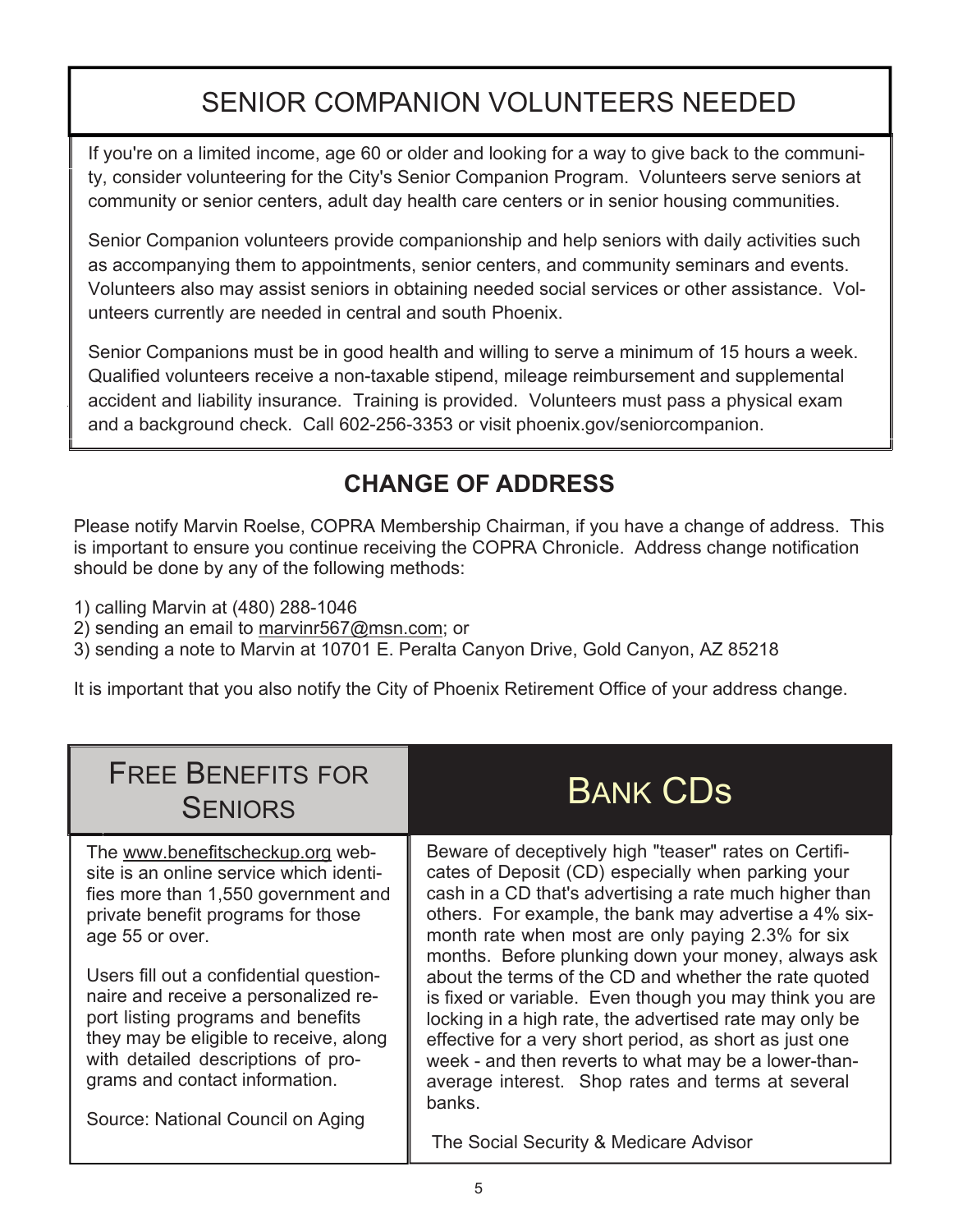| <b>February Retirees</b> |                         |                         |  |  |  |
|--------------------------|-------------------------|-------------------------|--|--|--|
| Donald Abbott            | Raymond Chavez          | Michael Mabry           |  |  |  |
| Yolanda Acosta           | Luis Chavira            | <b>Bruce McKee</b>      |  |  |  |
| Mary Aguayo              | Herman Chisley          | Lanny McMahill          |  |  |  |
| <b>Bruce Anderson</b>    | John Cleveland          | Herminia Mendoza        |  |  |  |
| Ruben Aranda             | <b>Celeste Cockrell</b> | <b>Joy Millard</b>      |  |  |  |
| Larry Arce               | Donna Cook              | <b>Barbara Miller</b>   |  |  |  |
| <b>Herbert Ascencio</b>  | Raymond Diaz            | Sandra Miller           |  |  |  |
| Deborah Barrett          | <b>Deborah Flowers</b>  | John Mountz             |  |  |  |
| Jimmie Baughman          | <b>Raymond Gonzales</b> | Rosa Munoz              |  |  |  |
| David Beggs              | Carlos Granado          | Helen Navarro           |  |  |  |
| Murray Boess, III        | <b>Tony Gutierrez</b>   | Floyd Nelson            |  |  |  |
| Dennis Brown             | Donna Harris            | <b>Kent Newland</b>     |  |  |  |
| Kimberly Brown           | Karen Sankey            | Regina Perez            |  |  |  |
| Allen Bryan              | Larry Haywood           | Leticia Piro            |  |  |  |
| Kathleen Cale            | Stella Hegarty          | Gisela Pittman          |  |  |  |
| <b>Thomas Callow</b>     | <b>Vernon Hicks</b>     | Cheryl Rand             |  |  |  |
| Carolyn Casselbury       | <b>Eunice Hough</b>     | Sandra Reid             |  |  |  |
| Angelita Castro          | Catharina Hoven         | Joel Roberts            |  |  |  |
| Johnny Chavez            | Rebekah Jasso           | Dorothy Robinson        |  |  |  |
| Manuela Chavez           | Maria Juarez            | <b>Michael Robinson</b> |  |  |  |
| Paula Chavez             | Donald Klomp            | Debra Rodriguez         |  |  |  |
|                          |                         |                         |  |  |  |

#### **PAY 2009 COPRA MEMBERSHIP DUES NOW** *OR* **THIS IS YOUR LAST COPRA CHRONICLE!!!**

The COPRA By-Laws require that membership dues are to be paid annually at the beginning of the calendar year. If dues are not paid by May 1<sup>st</sup> of each year your membership will terminate.

#### **To see if your membership could be terminated, check the mailing label on this Chronicle for the "Dues Paid Thru:" year. If the "Dues Paid Thru:" year is "2008", you need to renew your COPRA membership now!**

As a retiree, it is important that, in this time of national and local financial difficulties, you stay abreast of events happening in the City that may have an impact on your benefits and the retirement fund. Please renew your membership today. As our motto on the front page of the Chronicle says,

#### *"Membership is Our Strength."*

The 2009 dues are still \$7.00 for Singles and \$10.00 for Couples. The dues special is still available - if you pay dues for 4 years (\$28.00 Singles; \$40.00 Couples), you get credit for 5 years. To renew your COPRA membership, send a check payable to "COPRA" to the following address:

> COPRA % Marvin Roelse 10701 East Peralta Canyon Drive Gold Canyon, AZ 85218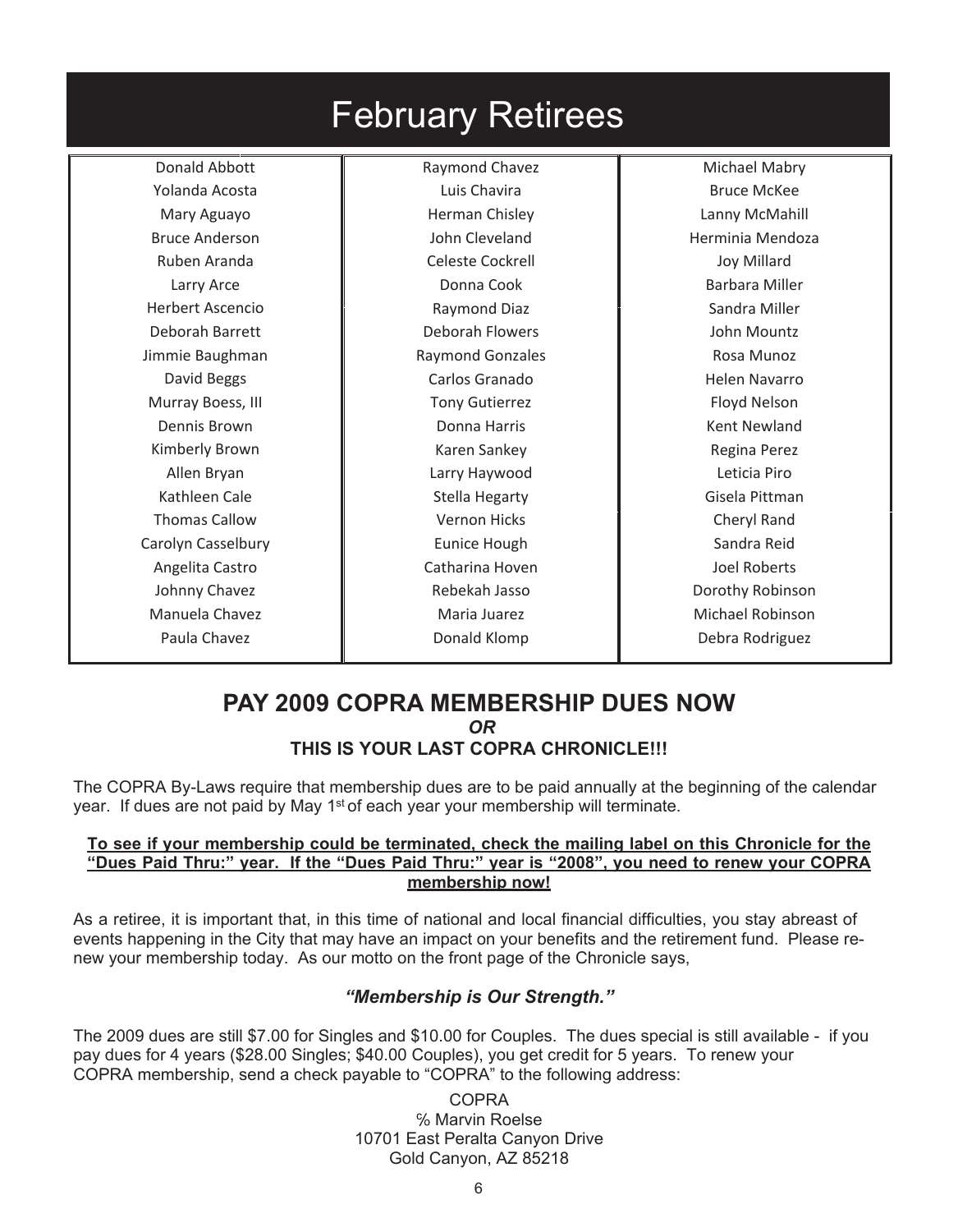In Remembrance

Marshall Watson 12/14/08 Esther Applebaum 01/06/09 Marian Perry 02/17/09 survivor John Lawless 02/27/09 Helen S. Dowling 03/20/09 Billy J. Rodecap 03/31/09 Raymond Dykes 04/01/09 Lonnie Combs 04/03/09 Pearl Turner 04/04/09 Joan Hilburn 04/06/09 Noel Cherry 04/10/09 Sarah Cole 04/13/09 survivor John DePetro 04/11/09 Teresa Agro 04/17/09 Loyd Whiteman 04/19/09 Harry Byers 04/25/09 James Barry 04/27/09

#### HEALTH AND COMPASSION

We care about our members and their families. If someone in your family is ill, whether at home or in a care facility, or if a loved one has passed away, please call Mary Dysinger-Franklin at (602) 705-8822

### **Copy Your Wallet**

Copying your wallet is a simple and effective way to protect the valuable information you carry. Every six months or so put the contents of your wallet on a copying machine and copy the front and back of every significant paper. Then store the copies somewhere secure. If you lose your wallet, you still have all the information - account numbers, business cards, receipts, drivers license, addresses, telephone numbers, and everything else you stashed in it for future reference.

### **Stamp Price Increase**

As of May 11, first-class postage stamps will cost 44 cents - up from 42 cents. "Forever stamps" can be used without additional postage.

#### **COPRA BOARD**

| President:                                                                |                                        |  |  |  |  |
|---------------------------------------------------------------------------|----------------------------------------|--|--|--|--|
| <b>Vice President:</b>                                                    |                                        |  |  |  |  |
|                                                                           | E-mail jross50@gmail.com               |  |  |  |  |
| Treasurer:                                                                |                                        |  |  |  |  |
|                                                                           | E-mail gwgross1@cox.net                |  |  |  |  |
| Secretary:                                                                | Barbara Kellogg (623) 322-5227         |  |  |  |  |
|                                                                           | E-mail avidgolfer@aol.com              |  |  |  |  |
| <b>Board Members:</b>                                                     | Donna Lewis(480) 361-8784              |  |  |  |  |
|                                                                           |                                        |  |  |  |  |
|                                                                           |                                        |  |  |  |  |
|                                                                           | E-mail al.zielinski@cox.net            |  |  |  |  |
|                                                                           | Jim Flanagan (480) 497-8317            |  |  |  |  |
|                                                                           | E-mail jamesaflanagan@gmail.com        |  |  |  |  |
|                                                                           |                                        |  |  |  |  |
|                                                                           | E-mailsstites@cox.net                  |  |  |  |  |
|                                                                           | Karen Clifford-Anderson (623) 772-7472 |  |  |  |  |
|                                                                           | E-mailkcliffander@yahoo.com            |  |  |  |  |
|                                                                           | Kerry Wangberg(480) 893-2794           |  |  |  |  |
| E-mailwangwell@qwest.net<br>Benefits Committee Chair & Health Task Force: |                                        |  |  |  |  |
|                                                                           |                                        |  |  |  |  |
|                                                                           |                                        |  |  |  |  |
| Retirement Board Rep:                                                     |                                        |  |  |  |  |
|                                                                           | Kerry Wangberg(480) 893-2794           |  |  |  |  |
| Member Support and Social Chair:                                          |                                        |  |  |  |  |
|                                                                           |                                        |  |  |  |  |
| Membership Chair:                                                         | Marvin Roelse (480) 288-1046           |  |  |  |  |
| <b>Chronicle Editor:</b>                                                  | E-mailmarvinr567@msn.com               |  |  |  |  |
|                                                                           | Mary Dysinger-Franklin (602) 705-8822  |  |  |  |  |
|                                                                           | E-mailfranklinjm@gmail.com             |  |  |  |  |
| Past President:                                                           | John Burke (ex officio)(928) 427-9461  |  |  |  |  |
|                                                                           |                                        |  |  |  |  |
|                                                                           |                                        |  |  |  |  |
|                                                                           |                                        |  |  |  |  |
|                                                                           |                                        |  |  |  |  |
|                                                                           |                                        |  |  |  |  |
|                                                                           |                                        |  |  |  |  |

#### **Chronicle Article Deadline**

Please be advised that the deadline for submitting articles for the Chronicle is the **25th day of the month** before you want the article to appear. Any member may submit material for publication, but the Editor determines what will appear in the final copy based on suitability and available space.

This is your Chronicle. Help us by submitting articles of general interest. Tell us about yourself, your family, a trip you've taken or an interesting hobby you have. Suggestions are always welcomed.

E-mail to: franklinjm@gmail.com Or mail to: Mary Dysinger-Franklin 6208 E. Desert Cove Ave Scottsdale, AZ 85254

#### **Disclaimer**

Acceptance of advertisements or articles in the COPRA Chronicle does not constitute an endorsement by COPRA of goods or services.